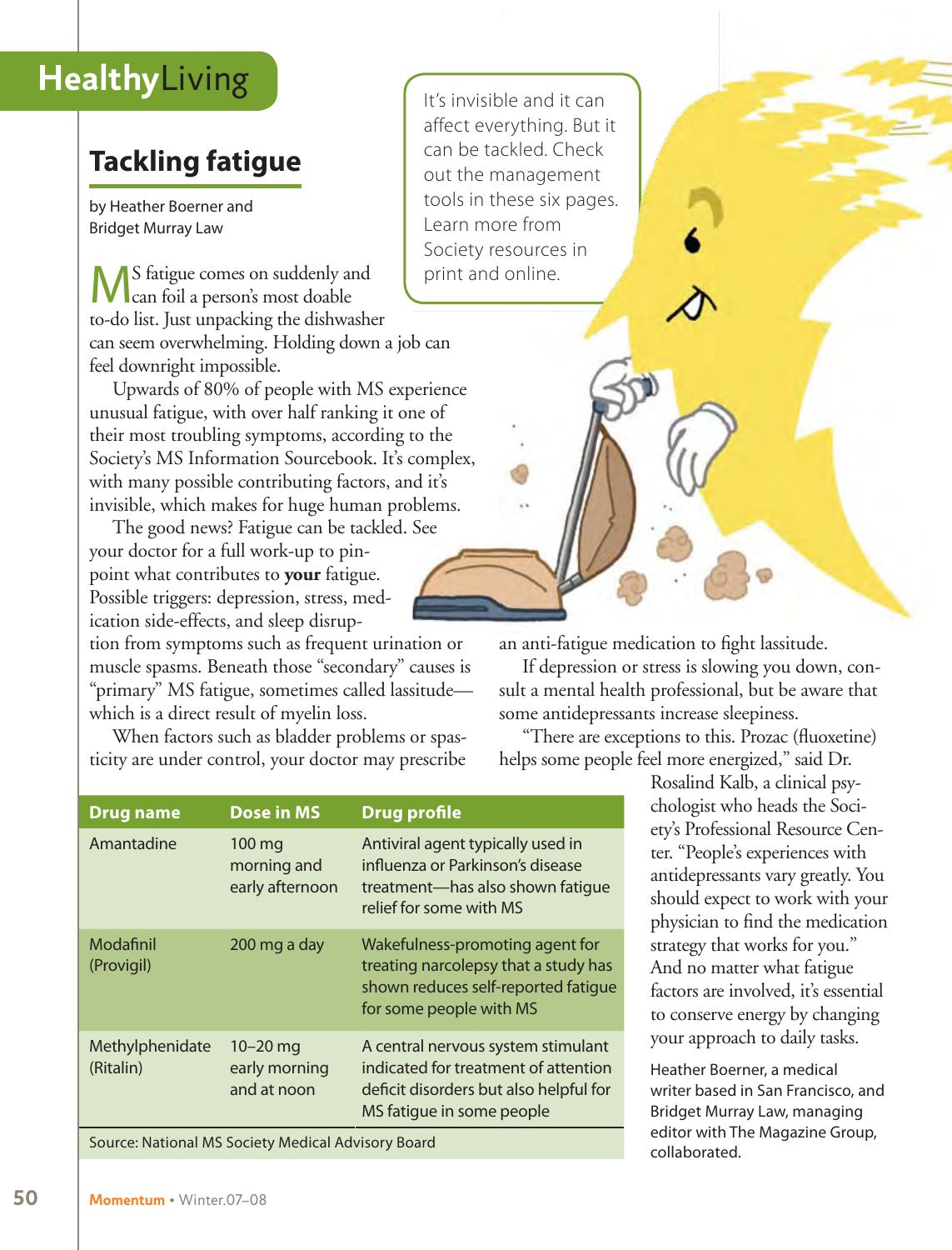## **Bank your energy**

What do your energy level and your savings account have in common? Both benefit from the same rule of thumb: The less you use now, the more you'll have later. Burn through all your energy or dollars at once, and you're tapped out.

The "save now-spend later" mantra of energy rationing is especially important for people with MS, who tend to start the day with lower energy stores than the average person.

"Think of it like a bank," said Kathleen Matuska, an associate professor of occupational therapy at the College of St. Catherine in Minnesota. "When you rest, you're depositing energy, and when you're active, you're spending it. So you need to budget."

You can build energy assets by approaching daily tasks in cost-efficient ways.

**Chill out.** First the obvious: Heat drains energy, so it's rejuvenating to cool down with spray bottles and fans. Keep the bedclothes light at night. In summer, try ice-packed clothing and stick to airconditioned buildings, when possible.

**Rest often.** Take short breaks throughout the day. "Probably the biggest mistake people with MS make is exhausting themselves early in the day by trying to get everything done while they still have energy," said Matuska. Instead, "Rest **before** you get tired," she advised.

**Conserve.** Use that handicapped permit and park close to the building. Store oftenused supplies where they're easily reached. Sit to work. Scooters, wheelchairs, and stair lifts save energy otherwise lost to walk-

ing, standing, or stair climbing. (See page 54.) They don't spell "giving in" to MS; they spell smart management.

**Work out!** This seems counterintuitive but exercising boosts energy by strengthening easily tired muscles. Set aside energy for 30-minute aerobic workouts three to four times a week, experts recommend. Talk to a physical therapist if your symptoms include spasticity, balance problems, poor coordination, or overwhelming weakness. There's a good exercise program for **everyone**.

**Check your chair.** Ensure that your office chair and computer set-up fit your body, so you're not stooping, stretching, or straining. Whether at home or at work, it's worth getting an ergonomic consultation on your workstation. An OT or occupational therapist is the expert.

**Plan ahead.** Gather cooking ingredients before meal prep to avoid repeated trips to the fridge and cabinets. Make to-do lists and decide what can wait for tomorrow—or next week.

**Cut the clutter.** Mess makes things difficult to find, and you burn energy searching and stressing out. Set aside some time to toss the junk and organize the rest. When you do …

**Tap your friends.** Delegate, delegate, delegate. Ask for help. Be specific about what and when. Hire help when you can.

**Lower the bar.** Perfectionism is exhausting and unnecessary—you can go with what you've got. "Don't feel bad about changing your standards, particularly for activities that are not very meaningful to you," Matuska advised. "Preserving your energy is key to a better quality of life."

—Bridget Murray Law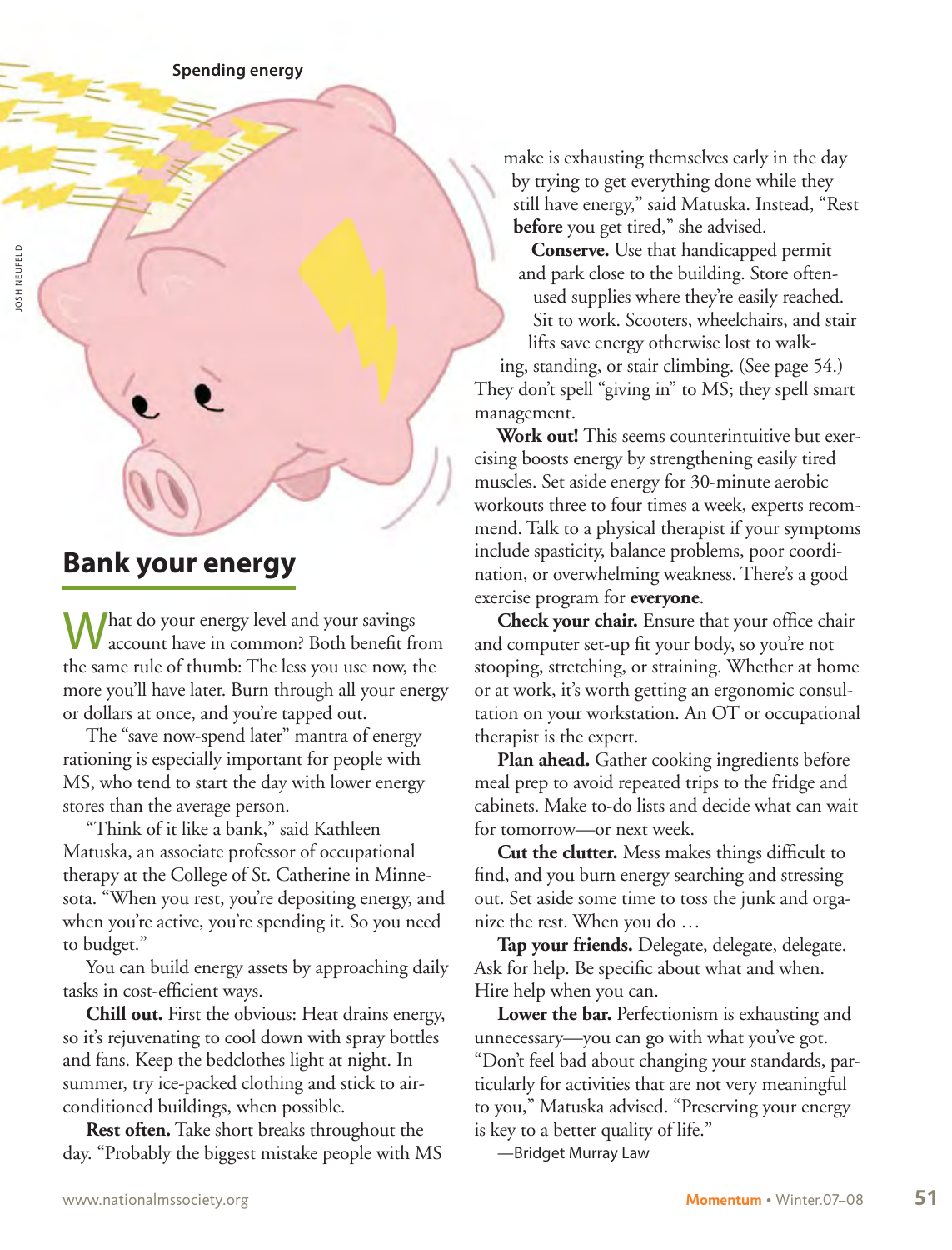**Restoring energy**

## **Nap to snap back**

by Allison Shadday, LCSW

If you could do something in 20–30 minutes<br>that would reduce stress, irritability, and fatigue, f you could do something in 20–30 minutes while improving relationships, memory, and mood, would you do it? If the answer is yes, then it's time to start napping.

#### **No one needs to nap more than we do**

People report that exhaustion is the most disabling of all their MS symptoms. This makes sense. Since MS impairs the central nervous system, our bodies must work much harder to send and receive information. The extra work is tiring. Insomnia, another common MS symptom, can also cause profound weariness.

For the person who doesn't struggle with chronic illness, fatigue is something that can be pushed

through or ignored when duty calls. Not so with MS. Napping honors our need for rest.

I prescribe restorative napping to my clients, just as a neurologist would prescribe medication. If viewed as an integral part of your MS treatment plan, it's easier to give yourself permission to nap. I've had several clients who feared they would have to quit work because of fatigue, but once

### they started napping, they found the energy to stay in the workplace.

#### **How to nap**

josh Neufeld

OSH NEUFELD

• Pick the time of day when your energy wanes. For most people that time is around 3 p.m.

l Avoid caffeine beforehand. A nap may eventually replace the need for an afternoon caffeine hit.

• Find a quiet place where you can't be disturbed. Lie down or lay your head on a pillow on your desk. Use a light blanket or sweater. Turn off the phone or use earplugs.

• Then focus on your breathing—take long, slow, deep breaths. Don't pressure yourself to fall asleep. Even if you simply reduce the stimulation of sights and sounds for a few minutes, you will feel restored.

Set an alarm for 20 to 30 minutes so you don't stress about oversleeping.

#### **Find time to nap**

It's estimated that between 40 and 60% of the world's adult population makes time to nap on a daily basis. Unfortunately, Americans tend to leave napping behind after kindergarten. Here are some smart ways to squeeze in your time out:

If you work, keep a pillow and blanket in your car. At lunch hour, go out and take a quick cat nap.

<sup>l</sup>Arrive a half hour early to pick up the kids or for other appointments and use that time to snooze.

• When the kids get home from school, let them watch a video so you can take 30 minutes to lie down.

• Shut your office door or create a quiet space in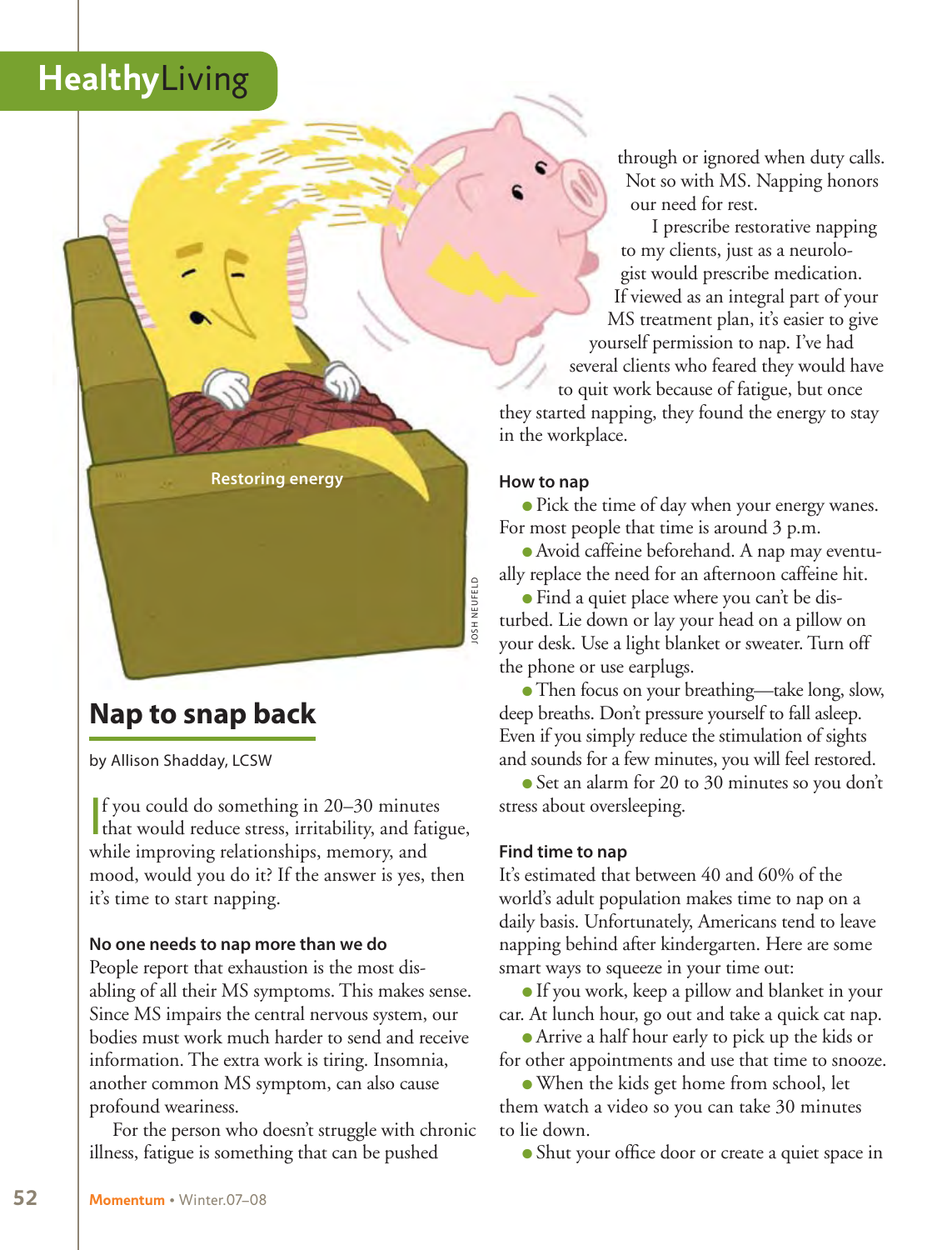the employee lounge. Ask your employer to provide a cot or reclining chair.

See how you feel after napping each day for a week. The results should keep you motivated.

Sweet dreams!

### **Napping resources**

**The Art of Napping**, William A. Anthony, Larson Publishing, 1997.

**Sleep to Save Your Life**, Gerard T. Lombardo, HarperCollins, 2006.

**Power Sleep: The Revolutionary Program That Prepares Your Mind for Peak Performance**,

### James B. Maas, HarperCollins, 1998.

**The Power Nap Kit, www.powernapkit.com** (guided relaxation CDs).

**Take a Nap! Change Your Life**, Sara Mednick, Workman Publishing, 2007.

National Sleep Foundation, **www.sleep**

### **foundation.org**.



Allison Shadday, LCSW, psychotherapist, person with MS, and MS advocate is the author of **MS and Your Feelings: Handling the Ups and Downs of Multiple Sclerosis—**available from Hunter House (800-266-5592) or **Amazon.com**.

### **Percussionist with MS keeps the beat**

by Patrick Hayes

f all her MS symptoms, "fatigue gets me the worst," said Jennie Brooks, 33. But she doesn't let it get in the way of performing percussion with the Salisbury, N.C.-based rock quintet Fisher Street.

When touring with her band, Jennie plans ahead to keep herself energized during performances every other night. She puts diet and hydration at the top of her list of pre-show fatigue fighters. Jennie eats a fortifying high protein meal—a basic chicken and rice dish, for instance—with plenty of vegetables and water. But she times that meal for at least an hour before the show.

"If I eat too close to the start, all the blood rushes to my stomach and I feel like jelly," said Jennie, who was officially diagnosed with MS in 2006 after experiencing exhaustion and a slight drag in her right leg.

Another key strategy is staying cool. She favors air-conditioned venues for concerts, and she keeps a fan trained on her while drumming.

Finally, like the good musician she is, Jennie paces herself. She takes one day a week to recharge her batteries with lots of sleep and



nutritious meals. And when she's traveling and sight-seeing between shows, she keeps her bandmates informed of her energy level, and they match their step to hers.

"They're always looking out for me," she said.

Patrick Hayes is a writer with The Magazine Group.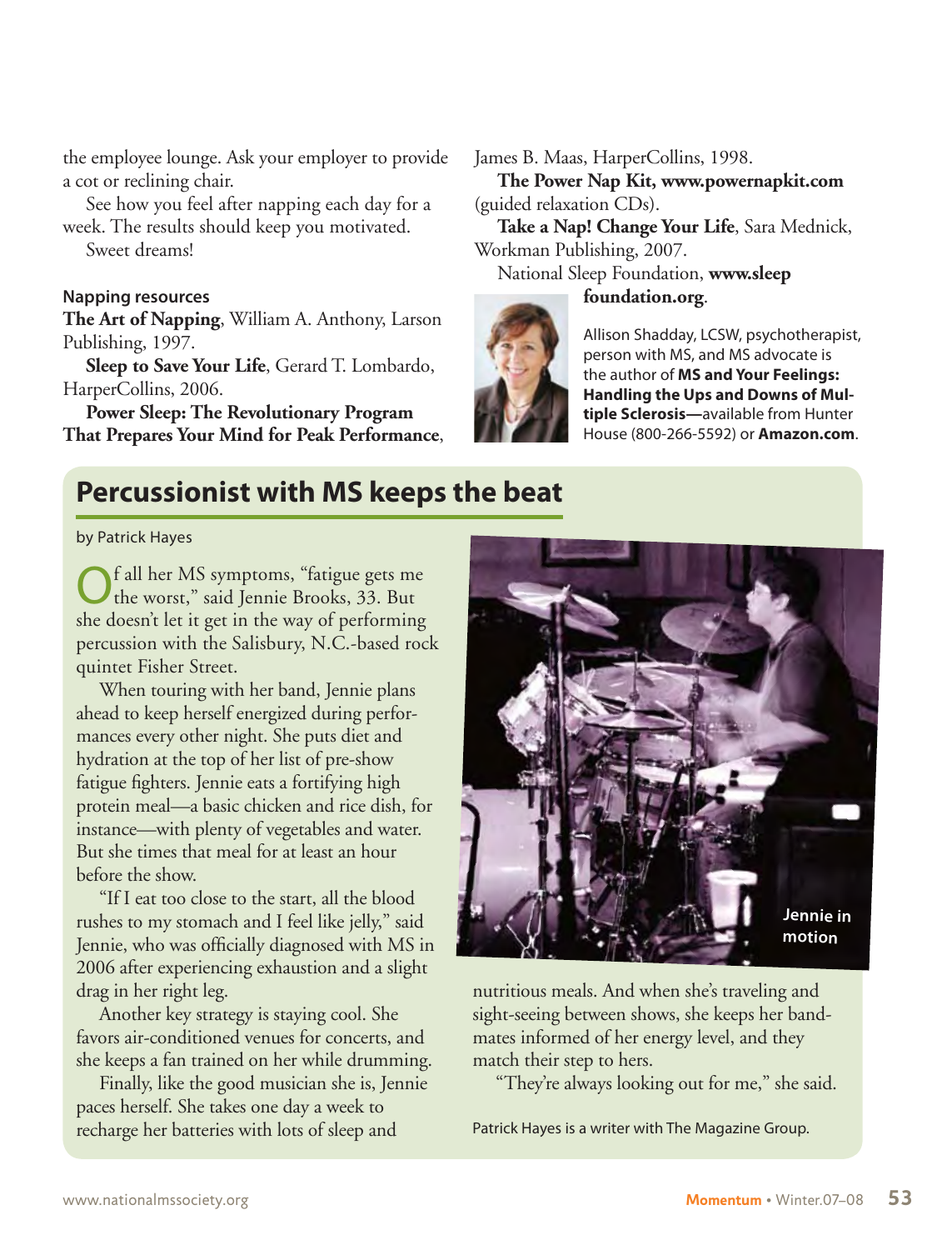## **Alternatives also fight fatigue**

When MS fatigue strikes, exercise, sleep, and prescription medication aren't the only rejuvenators. Some people with MS look to alternative therapies for boosts.

Can any of these therapies really help MS fatigue? A few probably offer some benefit, according to Dr. Allen Bowling, director of the Complementary and Alternative Medicine Program at the Rocky Mountain MS Center. But some alternatives can worsen fatigue or cause other adverse effects.

Promising fatigue fighters on his list include:

<sup>l</sup>**Tai chi and yoga.** These and more mainstream forms of exercise can help boost energy levels by strengthening the muscles.

<sup>l</sup>**Caffeine.** Its stimulant benefits are obvious, but limit intake. Too much irritates the bladder.

**• Acetyl-L-carnitine.** This dietary supplement appeared to reduce MS patients' fatigue severity, and no such effect was seen with the more standard MS fatigue medication amantadine in a small study. This study—published in the **Journal of the Neurological Sciences** in 2004 (V. 218, pp 103–108) looked at a sample of just 36 people with MS, so

the evidence is not considered very strong.

**Some red flags.** Some herbs people use for fatigue cause problematic side-effects in MS, Dr. Bowling warned. These include androstenedione, chamomile, DHEA, goldenseal, kava-kava, nettle, passionflower, sage, St. John's wort, Siberian and Asian ginseng, spirulina and valerian. For more information, visit **www.ms-cam.org**. —Bridget Murray Law

## **Step forward for the stairs challenge**

S cooters and wheelchairs are trusted tools<br>
S for staying mobile and saving energy. Trouble is, they don't go up stairs. That poses problems. But so do stairs in general for people with MS who find climbing them tiring and dangerous.

One solution for chair users or walkers is a "stair lift"—a button- or joystick-operated chair that runs on a railing along the staircase. Not to be confused with platforms that raise and lower wheelchairs, these devices retail in the range of \$1,500 to \$5,000.

> "That's pretty expensive, but the device may pay for itself if it means you don't have to move to another house," said Dr.

Virgil Mathiowetz, associate professor of occupational therapy at the University of Minnesota. A sampling of companies that sell stair lifts includes:

### **Savaria**

www.savaria.com/step-saverstraight-stair-lift.htm

#### **Acorn**

www.acornstairlifts.com/us/index.php

### **AmeriGlide**

**Tai chi**

www.ameriglide.com/item/electric-poweredstairlift.html

### **ThyssenKrupp**

www.tkaccess.com/citiastairlift.asp **Brooks**

### www.brooksstairlifts.com/straight.php

**Summit**

www.summitstairlift.com/Stairlifts.htm —Bridget Murray Law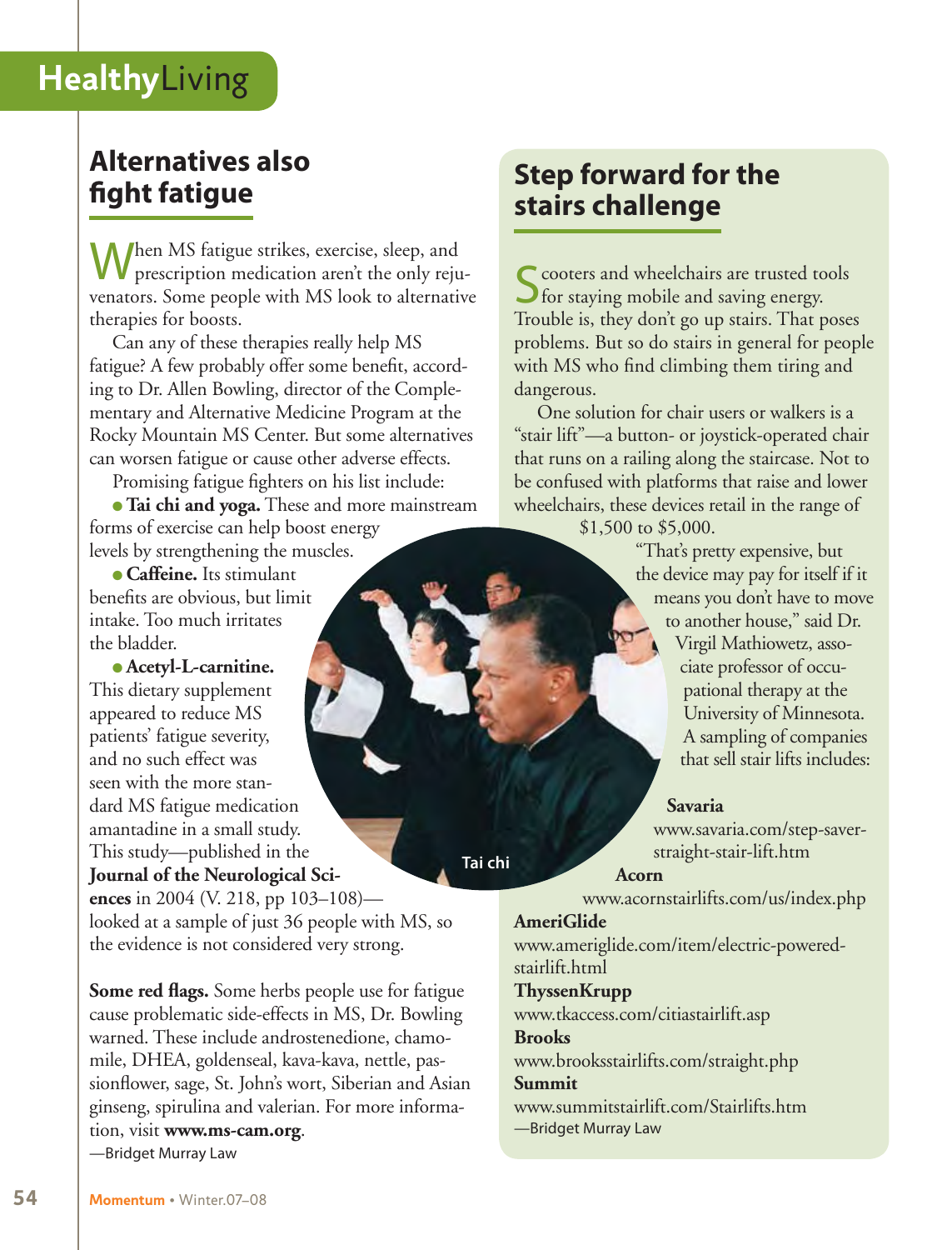age of two and half hours to reach REM (Rapid Eye Movement) sleep. These are periods of lighter, dream-filled sleep that follow deep sleep. The average person slips into REM in under two hours; 10% of the participants never reached REM.

pants took an aver-

**· Night wakefulness.** Participants had average

sleep efficiency of 75%, meaning they were awake a quarter of the time spent in bed. Normal sleep efficiency is at least 85–90%.

**• Breathing problems.** Many participants experienced an average of 30 episodes of stopped or reduced breathing (sleep apnea and hypopnea) per hour. These interrupt sleep, sometimes waking people completely. More than 10 episodes an hour is cause for concern; more than 30 is considered severe.

**Twitching muscles.** Seven of those studied were disturbed by Periodic Limb Movement Disorder (PLMD)—rounds of muscle jerking in legs or arms. Five participants had one episode an hour; two had 11 an hour.

Dr. Gudesblatt is not sure what causes these problems but he recommends sleep studies for anyone who has MS-related fatigue that doesn't respond to standard management.

"If we identify what's abnormal, we might be able to intervene more effectively," he explained. For example, sleeping pills might benefit those who don't fall asleep easily. And medications like ropinirole hydrochloride (Requip) can tame PLMD.

Sleep studies are expensive and they may not be covered by insurance, so discuss this option with a knowledgeable health-care provider.

—Bridget Murray Law

## **Fight fatigue with a sleep study?**

If you wake up tired most mornings, it doesn't<br>take Sherlock Holmes to deduce you may have a f you wake up tired most mornings, it doesn't sleep problem. Seems like a no-brainer, right? Not if you have MS. MS doctors typically link sleep problems to medications, depression, spasticity, bladder problems, and so on. Until now.

ZZZZzzz

A new study suggests that the normal sleep cycle may be disturbed by MS. This may explain a good deal about MS fatigue. In research on 60 of his patients with MS, neurologist Dr. Mark Gudesblatt, and his South Shore Neurologic Associates Comprehensive MS Center Care Team found all patients studied had sleep abnormalities.

"It appears these patients are getting fragmented sleep, which might result in more daytime fatigue and moodiness, as well as a shortened attention span," said Dr. Gudesblatt, whose collaborators include Dr. Myassar Zarif and nurse practitioner Barbara Bumstead. Sleep studies with these people revealed the following:

**• Trouble falling asleep.** Participants took, on average, 45 minutes to fall asleep—some as long as two hours. The average person starts sleeping in under 15 minutes.

l **Delayed REM (dream sleep) onset.** Partici-